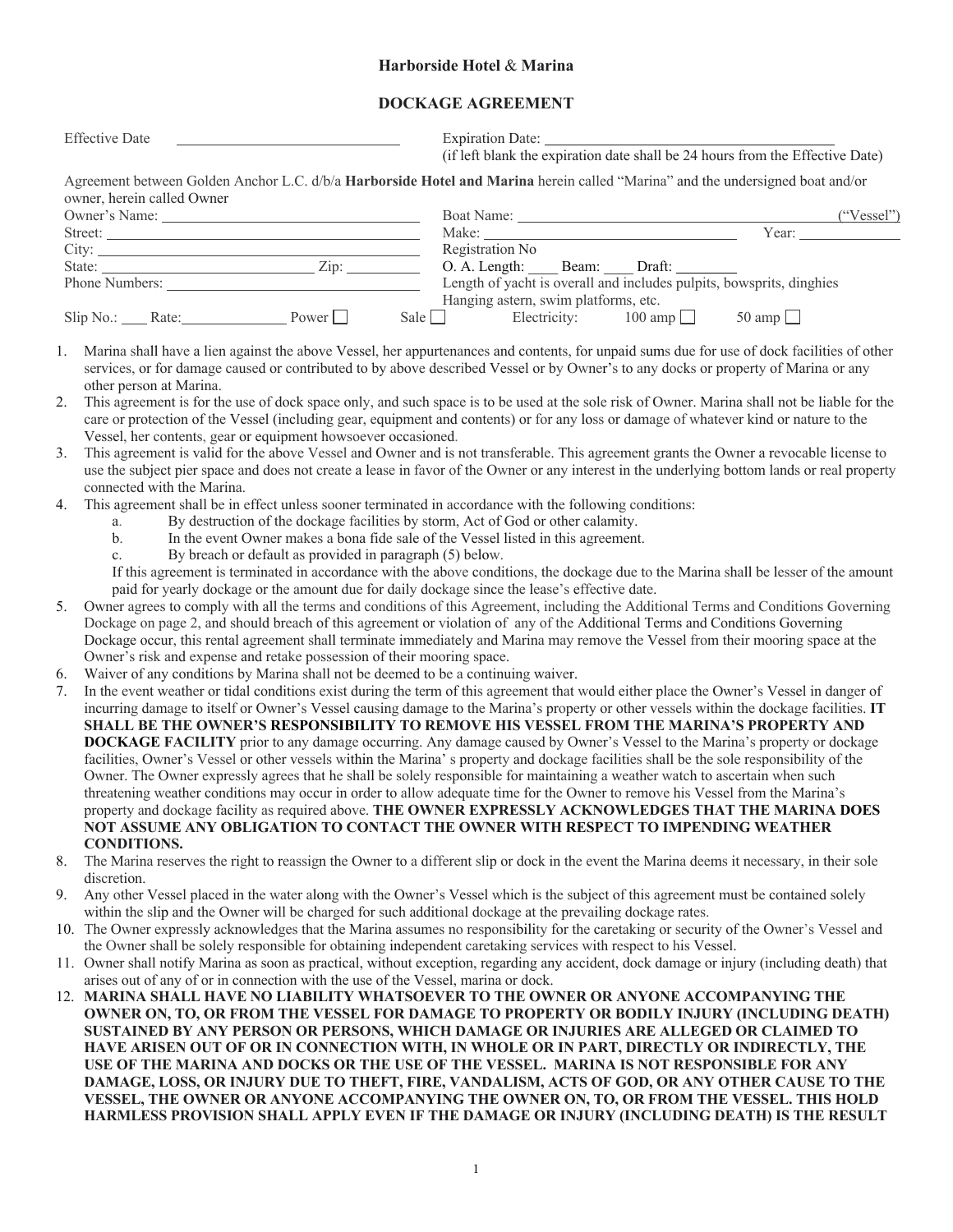**OF MARINA'S SOLE OR PARTIAL NEGLIGENCE. THE VESSEL OWNER AND ITS SUBROGATED INSURER, IF ANY, ARE ALSO PRECLUDED FROM SUING MARINA FOR MARINA'S SOLE OR PARTIAL NEGLIGENCE.**

- 13. **THE OWNER SHALL INDEMNIFY AND HOLD MARINA HARMLESS FROM AND AGAINST ANY AND ALL CLAIMS, DEMANDS, SUITS, LIENS, LIABILITIES, PENALTIES, FINES, FEES, JUDGMENTS, LOSSES, AND DAMAGES (WHETHER OR NOT A LAWSUIT IS FILED) INCLUDING, BUT NOT LIMITED TO, COSTS, EXPENSES, ATTORNEY'S FEES, AND APPELLATE ATTORNEY'S FEES FOR DAMAGE TO PROPERTY OR BODILY INJURY (INCLUDING DEATH) SUSTAINED BY ANY PERSON OR PERSONS, WHICH DAMAGE OR INJURIES ARE ALLEGED OR CLAIMED TO HAVE ARISEN OUT OF OR IN CONNECTION WITH, IN WHOLE OR IN PART, DIRECTLY OR INDIRECTLY, THE OWNER'S USE OF THE MARINA AND DOCKS OR USE OF THE VESSEL. THIS INDEMNITY INCLUDES, BUT IS NOT LIMITED TO, GUESTS, INVITEES AND FAMILY MEMBERS OF THE OWNER. THIS INDEMNITY PROVISION SHALL APPLY EVEN IF THE CLAIM, DEMAND, SUIT ETC. IS BASED ON THE MARINA'S SOLE OR PARTIAL NEGLIGENCE.**
- **14. ANY CONTROVERSY OR CLAIM ARISING OUT OF, IN CONNECTION WITH OR RELATING TO THIS CONTRACT, THE BREACH THEREOF, OR THE INTERPRETATION THEREOF, SHALL BE SETTLED BY ARBITRATION ADMINISTERED BY THE AMERICAN ARBITRATION ASSOCIATION IN ACCORDANCE WITH ITS COMMERCIAL ARBITRATION RULES. THE JUDGMENT ON THE AWARD RENDERED BY THE ARBIRATOR MAY BE ENTERED IN ANY COURT HAVING JURISDICTION THEREOF. CLAIMS SHALL BE HEARD BY A SINGLE ARBITRATOR. THE ARBITRATOR SHALL BE A PRACTICING LAWYER OR A FORMER JUDGE. THE PLACE OF ARBITRATION SHALL BE HANCOCK COUNTY, MAINE. THE ARBITRATION SHALL BE GOVERNED BY THE LAWS OF THE STATE OF MAINE. DEPOSITIONS SHALL BE LIMITED TO A MAXIMUM NUMBER OF THREE PER PARTY AND SHALL BE HELD WITHIN 45 DAYS OF THE MAKING OF A REQUEST. ADDITIONAL DEPOSITIONS MAY BE SCHEDULED ONLY WITH THE PERMISSION O F THE ARBITRATOR, AND FOR GOOD CAUSE SHOWN. EACH DEPOSITION SHALL BE LIMITED TO A MAXIMUM OF 6 HOURS DURATION. EACH PARTY WILL, UPON WRITTEN REQUEST OF THE OTHER PARTY, PROMPTLY PROVIDE THE OTHER WITH COPIES OF ALL RELEVANT DOCUMENTS. THERE SHALL BE NO OTHER DISCOVERY ALLOWED. THE ARBITRATION WILL BE BASED ON THE SUBMISSION OF DOCUMENTS AND THERE SHALL BE NO IN-PERSON OR ORAL HEARING. TIME IS OF THE ESSENCE FOR ANY ARBITRATION UNDER THIS AGREEMENT AND THE ARBITRATION SHALL TAKE PLACE WITHIN 120 DAYS OF FILING AND AN AWARD RENDERED WITHIN 150 DAYS. THE ARBITRATOR SHALL AGREE TO THESE LIMITS PRIOR TO ACCEPTING APPOINTMENT. THE ARBITRATOR SHALL AWARD TO THE PREVAILING PARTY, IF ANY, AS DETERMINED BY THE ARBITRATOR, ALL OF THEIR COSTS AND FEES. "COSTS AND FEES" MEAN ALL REASONABLE PRE-AWARD EXPENSES OF THE ARBITRATION, INCLUDING THE ARBITRATORS' FEES, ADMINISTRATIVE FEES, TRAVEL EXPENSES, OUT-OF-POCKET EXPENSES SUCH AS COPYING AND TELEPHONE, COURT COSTS, WITNESS FEES, AND ATTORNEYS' FEES. THE AWARD OF THE ARBITRATORS SHALL BE ACCOMPANIED BY A REASONED OPINION.**
- 15 No change, amendment, modification or alteration of this agreement shall be binding upon either party unless it is in writing and signed by both parties.
- 16. If any provision of this Agreement is held illegal or unenforceable in any arbitration, such provision shall be severed and shall be inoperative and the remainder of this Agreement shall remain operative and binding on the Parties.

## ADDITIONAL TERMS AND CONDITIONS GOVERNING DOCKAGE

In an effort to provide an inviting atmosphere for Vessel owners docking at the Marina, the following rules and regulations are provided for everyone's comfort and safety. Your cooperation in observing the following rules is required:

- A. When a Vessel enters the basin, it immediately comes under the jurisdiction of the Yacht Marina.
- B. Only pleasure Vessels, in good condition and under their own power, shall be admitted to berthing areas.
- C. Pets shall be leashed within the confines of the Marina property. Pets are permitted only if they do not disturb other guests.
- D. Vessels leaving for a cruise will so notify the Dockmaster's Office and provide a return date. The Marina reserves the right to rent all docks when vacant and requests a 24-hour notice of change of return date.
- E. Swimming, diving, or fishing shall not be permitted from the docks or finger piers or Vessels.
- F. Vessel owners shall not store supplies, materials, accessories, or debris on walkway and shall not construct thereon any lockers, chests, cabinets or similar structures, except with written approval of the Dockmaster. Painting, scraping or repairing of gear shall not be permitted on the docks or finger piers. Extent of repairs and maintenance shall be at the discretion of the management. The use of any electrical tools such as sanders, buffers, saws, etc. must first be approved by the Dockmaster.
- G. Laundry shall not be hung on Vessels, docks or finger piers in the basin, nor shall "for sale" signs be put on Vessels.
- H. Dockage day starts at 6:00 a.m. Any Vessel docked prior to 6:00 a.m. will be charged dockage for the previous night. Check-out time shall be at 3:00 p.m. Any Vessel that occupies a berth after 3:00 p.m. will be charged for the following night.
- I. Guests checking out of the Marina shall report to the Dockmaster's Office and settle their account prior to leaving. All Vessel owners shall leave a forwarding address in order to permit prompt handling in the event telephone calls or mail is received for them. All personal property must be removed from dock boxes when dockage rental is terminated.
- J. The Marina reserves their right to limit and govern parking space in the Marina parking areas.
- K. Chartering of an owner's yacht with passengers embarking or disembarking at the Marina is forbidden.